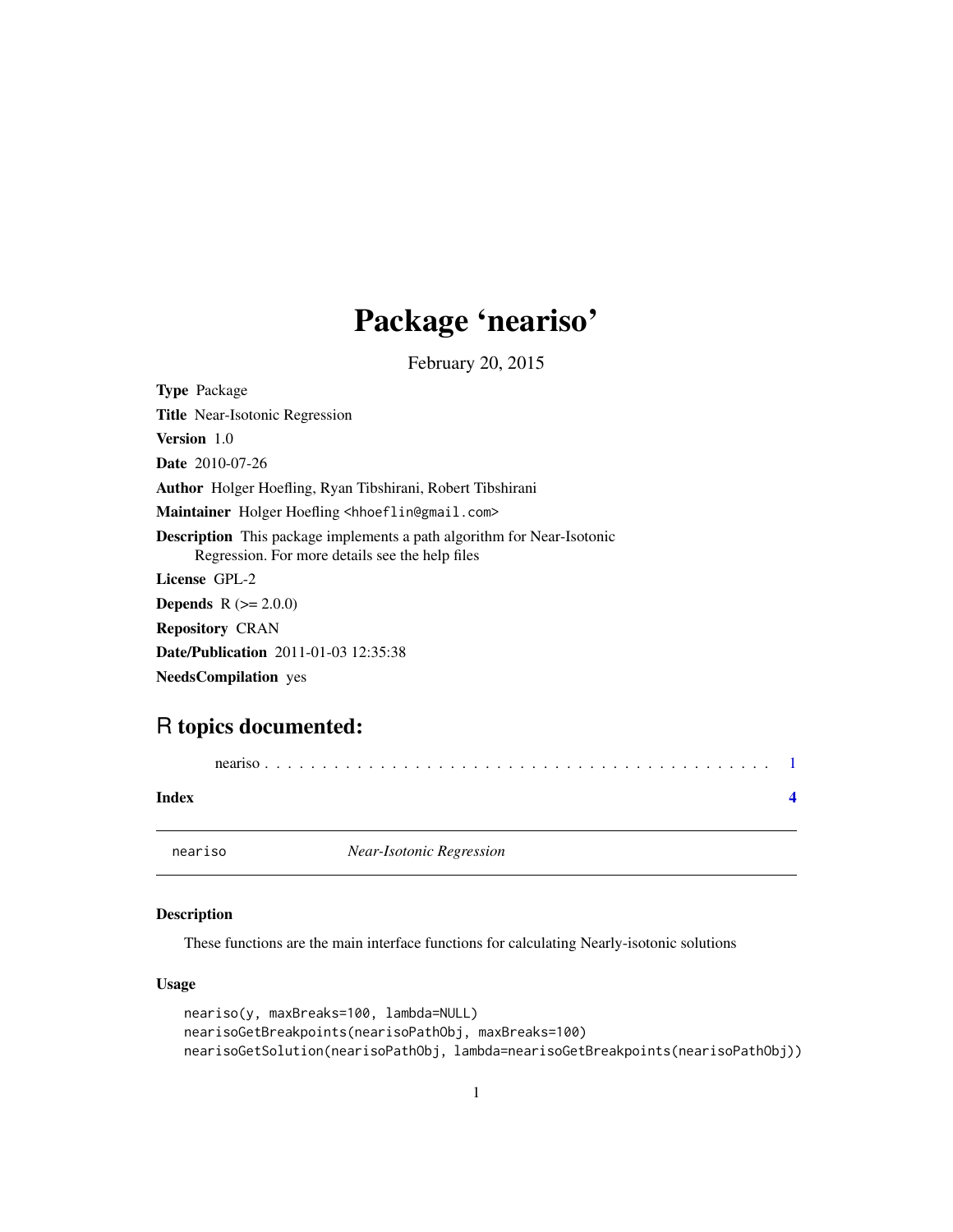$2 \cos \theta$  neariso  $\theta$  neariso  $\theta$  neariso  $\theta$  near  $\theta$  near  $\theta$  near  $\theta$  near  $\theta$  near  $\theta$  near  $\theta$  near  $\theta$  near  $\theta$  near  $\theta$  near  $\theta$  near  $\theta$  near  $\theta$  near  $\theta$  near  $\theta$  near  $\theta$  near  $\theta$  near  $\theta$  near

#### **Arguments**

| ٧         | response variable; numeric                                                               |
|-----------|------------------------------------------------------------------------------------------|
| lambda    | penalty parameter vector (non-negative) for the difference of coefficients; nu-<br>meric |
|           | nearisoPathObj Solution object of class nearisoPath as returned by nir                   |
| maxBreaks | maximum number of breakpoints the function should return                                 |

#### Details

neariso is the main function to calculate a Nearly-isotonic regression fit and returns an object of class nearisoPath. If lambda=NULL, then the breakpoints of the linear solution path of beta are chosen, however at most maxBreaks. See nirGetBreakpoints for what happens if there are more than maxBreaks breakpoints.

nearisoGetSolution takes an object of class nearisoPath and returns an object of the same class, but with the solution calculated for the given value of lambda. Advantage in comparison to neariso is that it uses the already calculated solution and does not recompute the entire solution path, therefore being faster.

nearisoGetBreakpoints returns the lambda values at which the piecewise linear solution paths for beta have a breakpoint. If there are more than maxBreaks such breakpoints, only maxBreaks representative breakpoints will be returned, including the first and last.

#### Value

Returns a list with the items

| solObi | Object of class nearisosolooj in which the whole solution path is saved in<br>compact form; used as basis to recalculate fits with new values of lambda in<br>nearisoGetSolution |
|--------|----------------------------------------------------------------------------------------------------------------------------------------------------------------------------------|
| lambda | Values of lambda for which the solution was calculated                                                                                                                           |
| df     | Number of different values for beta in the solution; degrees of freedom; same<br>length as lambda                                                                                |
| beta   | $length(y)$ x $length(lambda)$ matrix with the solution                                                                                                                          |

#### Author(s)

Holger Hoefling

#### References

Ryan Tibshirani, Holger Hoefling, Rob Tibshirani. Nearly-isotonic regression. 2010. To appear in Technometrics.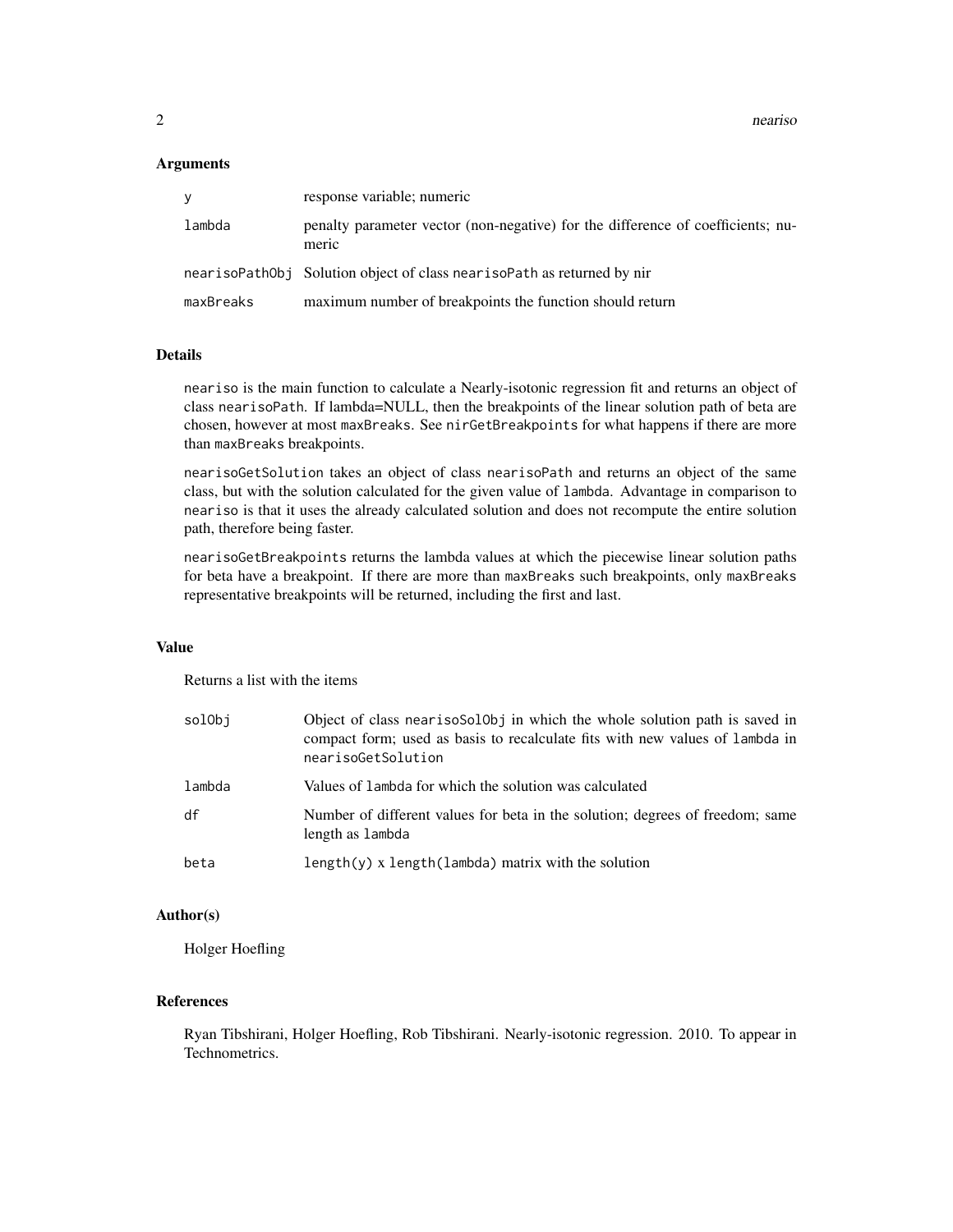#### neariso 3

#### Examples

```
library(neariso)
# generate some artificial data
y <- rnorm(1000) + (1:1000)/3000
### run the algorithm as default; will output solution at 100 breakpoints for lambda
res0 <- neariso(y)
### apply function nir and get solution directly
lambda = 0:10/10res <- neariso(y, lambda=lambda)
### apply the function and get the solution later
res2 <- neariso(y, lambda=NULL)
res2 <- nearisoGetSolution(res2, lambda=lambda)
### look at the breakpoints
lambdaBreaks <- nearisoGetBreakpoints(res2, maxBreaks=1000)
```
res3 <- nearisoGetSolution(res2, lambda=lambdaBreaks)